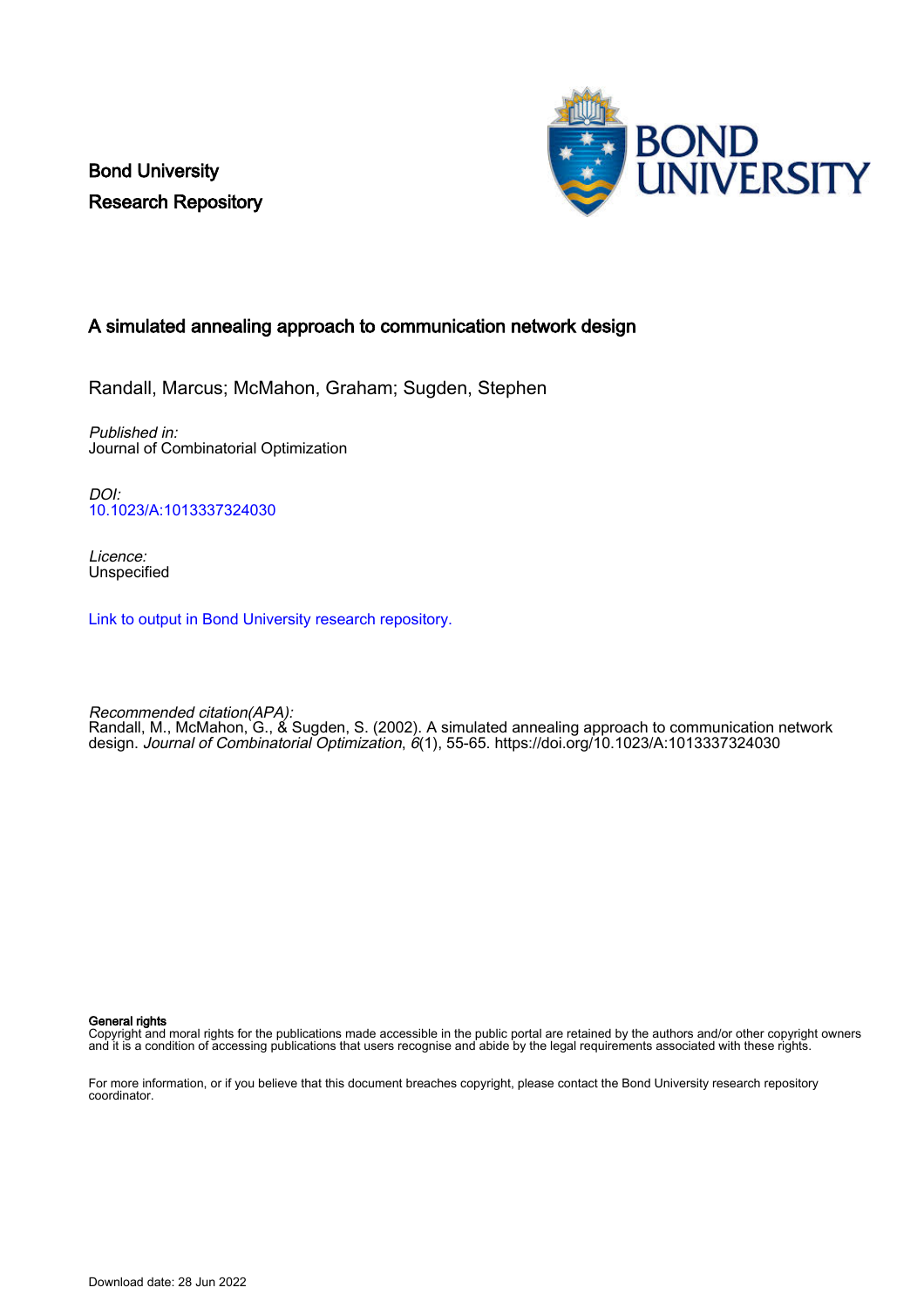# A Simulated Annealing Approach to Communication Network Design

Marcus Randall Graham McMahon Stephen Sugden School of Information Technology $B$ ond University, QLD 4299

February 23, 1999

This paper explores the use of the meta-heuristic search algorithm Simulated Annealing for solving a minimum cost network synthesis problem. This problem is a common one in the design of telecommunication networks. The formulation we use models a number of practical problems with hop-limit, degree and capacity constraints. Emphasis is placed on a new approach that uses a knapsack polytope to select amongst a number of pre-computed traffic routes in order to synthesise the network. The advantage of this approach is that a subset of the best routes can be used instead of the whole set, thereby making the process of designing large networks practicable. Using simulated annealing, we solve moderately large networks (up to 30 nodes) efficiently.

### 1 Introduction

Increasingly, the most valuable commodity that societies possess is information. As such there is great interest in the efficient storage and transference of this information. Of great importance therefore is the design of efficient telecommunications networks. This paper investigates the network synthesis problem.

The aim of the design problem is to satisfy all traffic requirements at minimum cost between a set of nodes. For the network synthesis problem involving *n* nodes, there are  $n^{n-2}$  possible topologies, e.g. one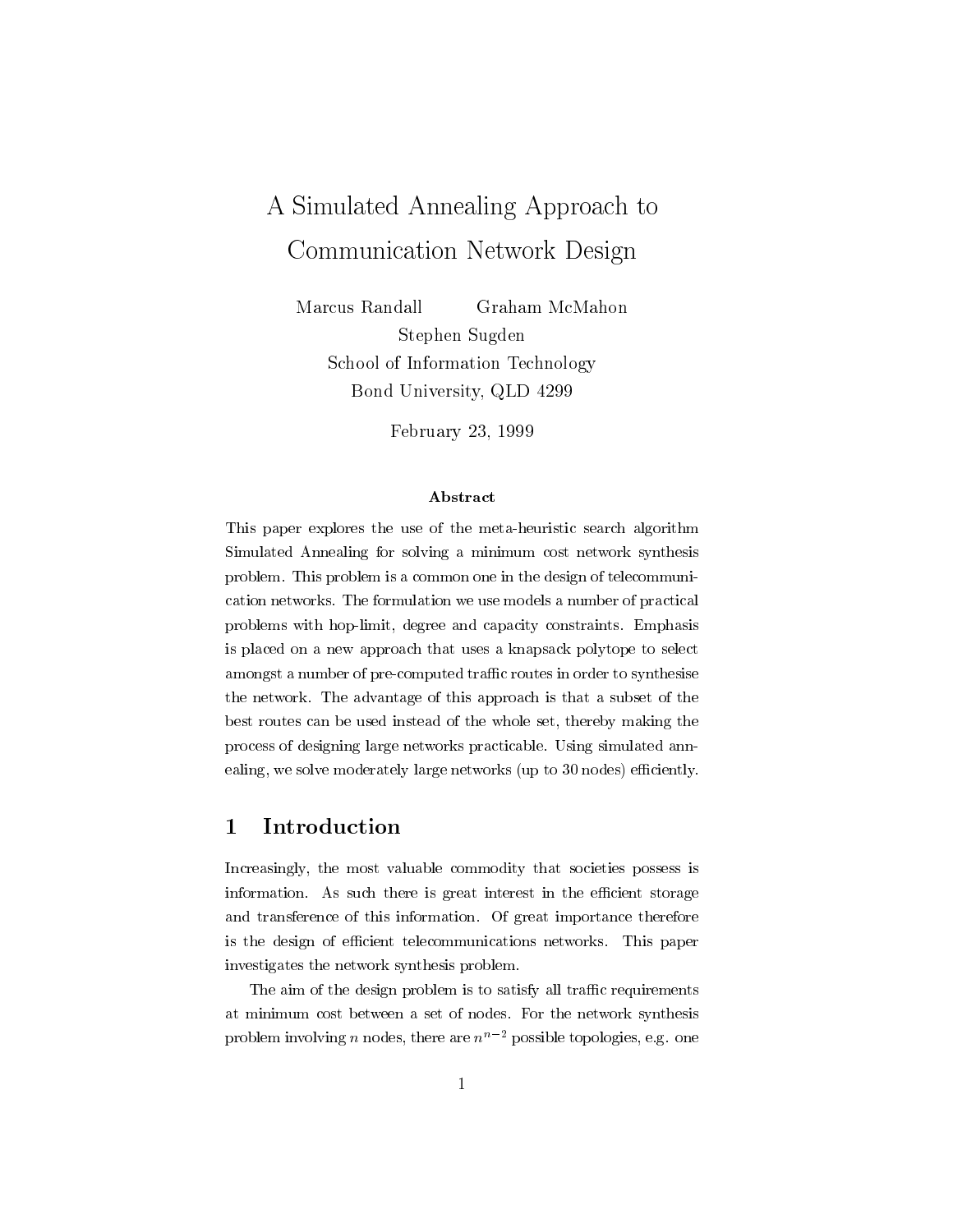billion possibilities for a network as small as 10 nodes. The information required to formulate the problem is the traffic demand between each origin and destination (O-D) pairs, and the cost function for carrying traffic on each (possible) link between nodes  $i$  and  $j$ .

Recent interest in the problem has been in the application of Genetic Algorithms (GAs). Work by Berry, Murtagh, Sugden and McMahon (1995, 1997) has demonstrated this approach in which a GA is used to synthesise the network while a Linear Program (LP) is used to allocate the traffic amongst the routes of the network. However, this approach has the potential to be inefficient due to the typically large LP component (though no empirical investigation was undertaken in Berry et al. (1995, 1997)). Other solution techniques have been described in Balakrishnan, Magnanti, Shulman and Wong (1991), Gavish (1985), Kershenbaum and Peng (1986), Minoux (1989) and Sharma, Mistra and Bhattacharji (1991).

### 2 Formulations

There are numerous ways that the network synthesis problem can be formulated mathematically. We first discuss a traditional linear programming approach that has been used in the literature (Berry et al. 1995, 1997). From this, a model is developed that uses a knapsack polytope to select amongst a number of pre-computed routes between nodes in the network.

Let **G** be the set of all undirected graphs on n nodes with  $G$  a member of this set. We represent  $G$  by its upper triangular nodenode adjacency matrix B with elements  $b_{ij}$ . The problem is to find a member  $G^*$  which minimises the cost of transporting required origindestination (O-D) flows subject to specified link, node capacity, node degree and chain hop-limit constraints. The total bandwidth (flow) requirement on virtual path connections between O-D pair  $p - q$  is given by  $F^{pq}$  (without loss of generality represented as an element of an upper triangular matrix). The partial now along the  $r$  - route between node p and node q is denoted by  $h_r^{pq}$  and  $C_r^{pq}$  is the cost per unit flow on this route.

$$
\underset{G\epsilon\mathbf{G}}{Minimise} \sum_{p=1}^{n} \sum_{q>p} \sum_{r} C_{r}^{qp} h_{r}^{pq} \tag{1}
$$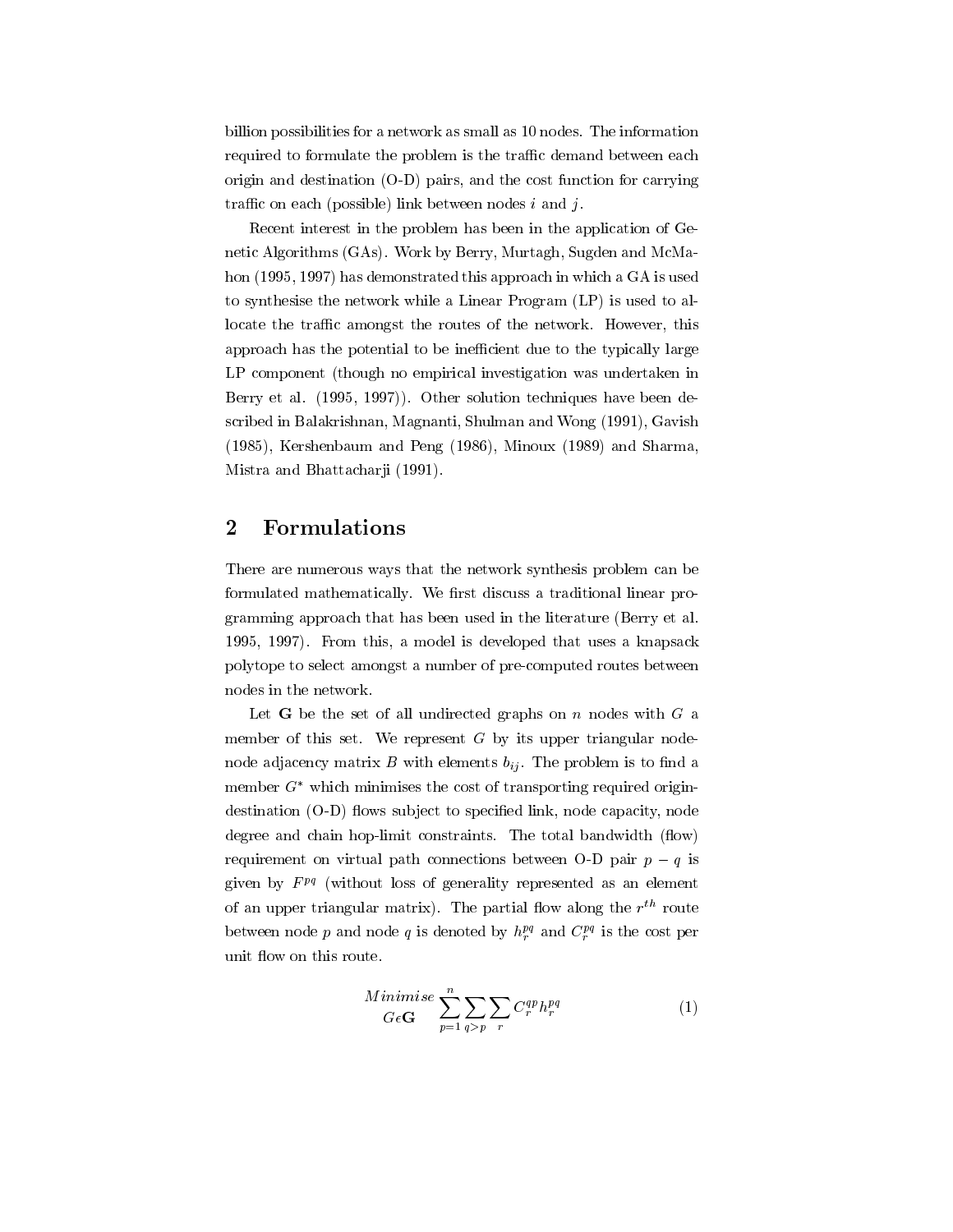$$
f_{ij} = \sum_{p=1}^{n} \sum_{q > p} \sum_{r} a_{ij,r}^{qp} h_r^{pq} \qquad \forall i, j \tag{2}
$$

$$
\sum_{r} h_r^{pq} = F^{pq} \qquad \forall p, q \tag{3}
$$

$$
\frac{1}{2} \left[ \sum_{p=1}^{n} (F^{pi} + F^{ip}) + \sum_{j \neq i} f_{ij} \right] \le u_i^{max} \tag{4}
$$

$$
0 \le f_{ij} \le f_{ij}^{max} \qquad \forall i, j \tag{5}
$$

$$
\sum_{(i,j)} a_{ij,r}^{pq} \le h^{max} \qquad \forall p, q, r \tag{6}
$$

$$
\sum_{j=1}^{n} (b_{ij} + b_{ji}) \le d_i^{max} \qquad \forall i \tag{7}
$$

$$
0 \le h_r^{pq} \qquad \forall p, q, r \tag{8}
$$

Where:

<sup>N</sup> is the number of nodes.

 $F<sup>pq</sup>$  is the total bandwidth (flow) requirement between O-D pair  $p - q$ .

 $a_{i,r}^{ex}$  is 1 if the link  $p-q$  exists on route r between nodes  $i, j, 0$ otherwise.

 $f_{ij}^{\text{max}}$  is the upperbound on the available capacity (total flow) on the link  $(i, j)$ .

 $u_i^{\dots}$  is the upperbound on total now at node  $i$ . This now comprises traffic originating at, terminating at and traversing node *i*.<br> $H^{max}$  is the upperbound imposed on the number of links in a

route (the hop limit).

 $h_r^{pq}$  is the amount of traffic routed between p and q on route r.

Equations 1 to 7 represent the model of the network synthesis problem. Equation 1 is the objective function in which the traffic costs along the routes is minimised. Equation 2 is used to calculate the total flow on each link. Constraint 3 ensures that the bandwidth is distributed among the appropriate routes. Constraint 4 ensures that the node capacities are not exceeded while 5 ensures that the link capacities are not exceeded. The hop-limit is preserved in 6 and ensures that the nodes meet the node degree constraints are modeled in 7.

s.t.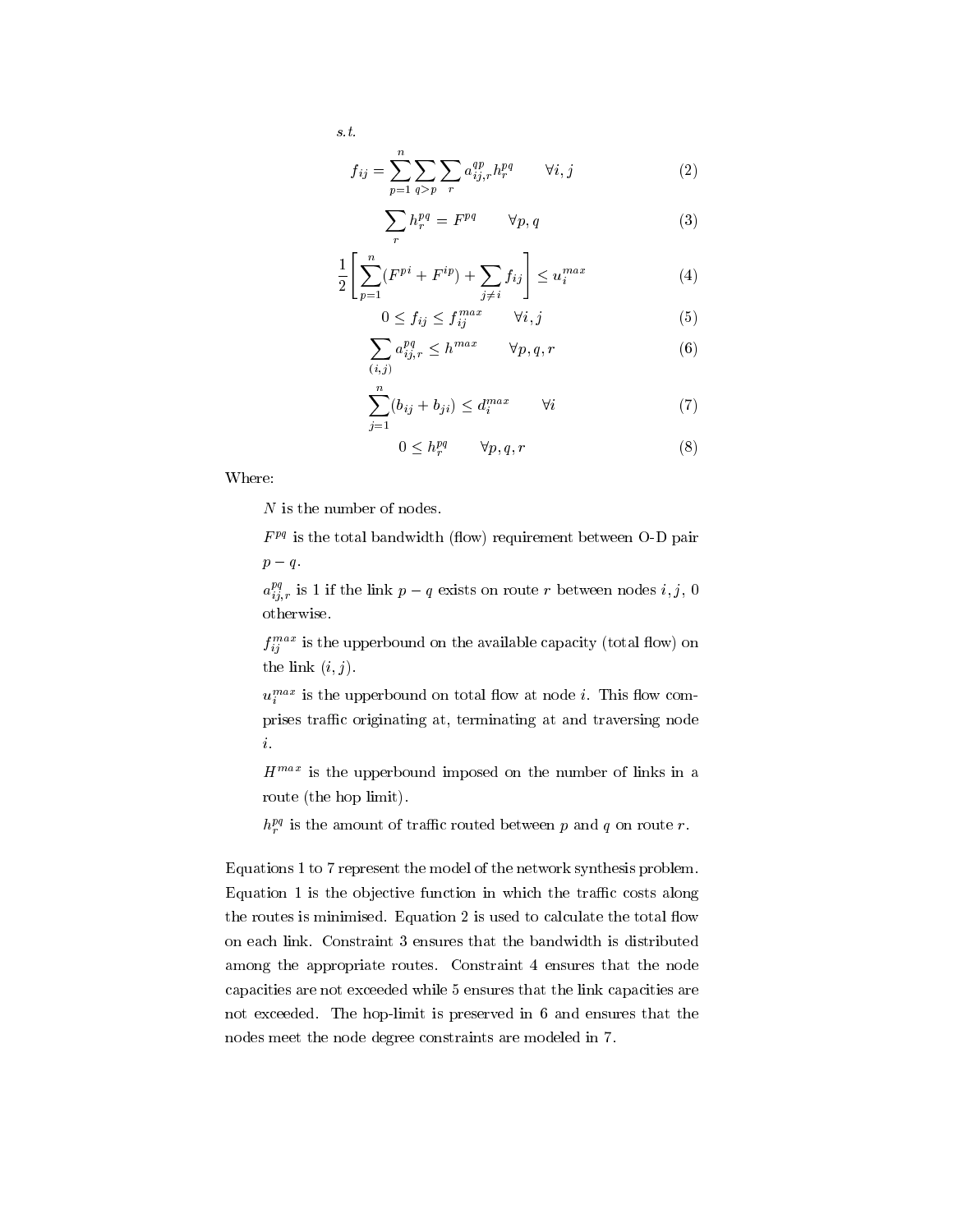#### $2.1$ Pre-Computed Routes Approach

In this paper, we propose the idea that a set of routes can be precomputed before the application of an optimisation technique. A route is a sequence of nodes between an origin and destination node and has a length less that or equal to the hop-limit. For instance, a route between O-D pair  $(1,5)$  might be  $(1,2,4,5)$ . The set of possible routes can be large for moderately size problems, therefore we have developed techniques for reducing the size of the set. These are discussed in Section 4.

The pre-computed routes approach has several distinct advantages which are: hop limits are automatically satisfied and routes are feasible (i.e. there are no circuits or repeated nodes in the routes). The problem becomes one of selection of routes in much the same way as items are selected for a knapsack in the knapsack problem (Petersen 1967). The selected routes then form the telecommunications network (the synthesis part of the problem). The only potential disadvantage is that it can be memory intensive if a large set of routes is used (especially if the routes have a high hop-limit). The subset approach discussed in Section 4 does lessen this problem.

Using this approach, we can apply common local search operators within simulated annealing (SA) (Osman and Kelly 1996) to locate feasible solution states. Another part of the problem is to allocate traffic amongst the selected routes. Both these topics are discussed below.

#### 2.1.1 Appropriate Transition Operators

The most appropriate local search transition operators for the net work synthesis problem are *add, drop* and *change*. These operators are expressed graphically in Figure 1 and are described as:

 $Add$ : A route is added to the network.

Drop: A route is removed from the network.

Change: A route in the network is changed to another route. This is equivalent to adding a route and dropping another route.

Desired location of Figure 1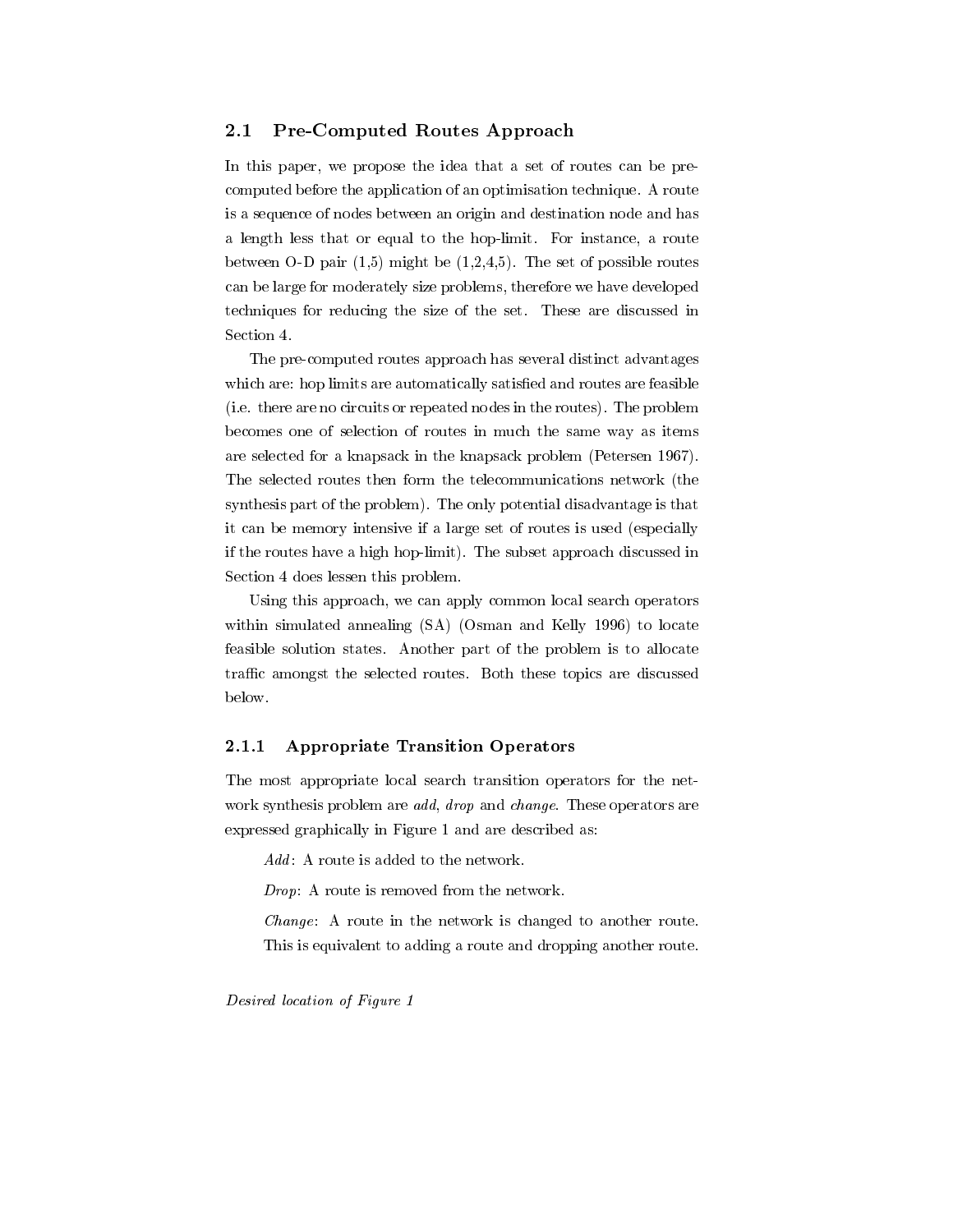Multiple transition operator neighbourhoods can be explored in the course of solving a particular problem. In our SA implementation, add, drop and change are assigned an equal probability of being selected at each iteration of the algorithm. This is like the weighted probability wheel used in GA roulette wheel selection by Goldberg (1989).

#### $2.1.2$ Allocating Traffic Amongst Routes

The SA algorithm is used to synthesise a suitable network topology. As there may be more than one route per O-D pair, a subproblem is to determine an appropriate allocation of traffic for each route. There are two broad methods of achieving this: exactly - the optimal allocation of traffic to routes is determined; and *heuristically* - the allocation is determined by a special-purpose algorithm. The first approach has been used in Berry et al. (1995, 1997), however it can be time consuming for medium to large size problems. In contrast, the heuristic approach does not seek the optimal allocation, but one that satisfies Equation 3. We have adopted the latter approach in order to produce good solutions within a reasonable amount of computer time.

Our heuristic is very simple yet very efficient in terms of the computational time required to perform it. In essence, for each O-D pair and its set of routes (those in the current solution), the algorithm proportionally loads traffic on each route according to its cost. Cheaper routes will therefore be given a greater amount of traffic than more expensive routes. Further study could examine the relationship between the complexity of the heuristic and the affect on the objective function. The algorithm is given in Figure 2.

Desired location of Figure 2

### 3 Simulated Annealing

Simulated annealing (SA) is a general purpose meta-heuristic method that has been applied successfully to a number of combinatorial optimisation problems (Collins, Eglese and Golden 1988; Eglese 1990; Koulamas, Antony and Jansen 1994; van Laarhoven and Aarts (1987).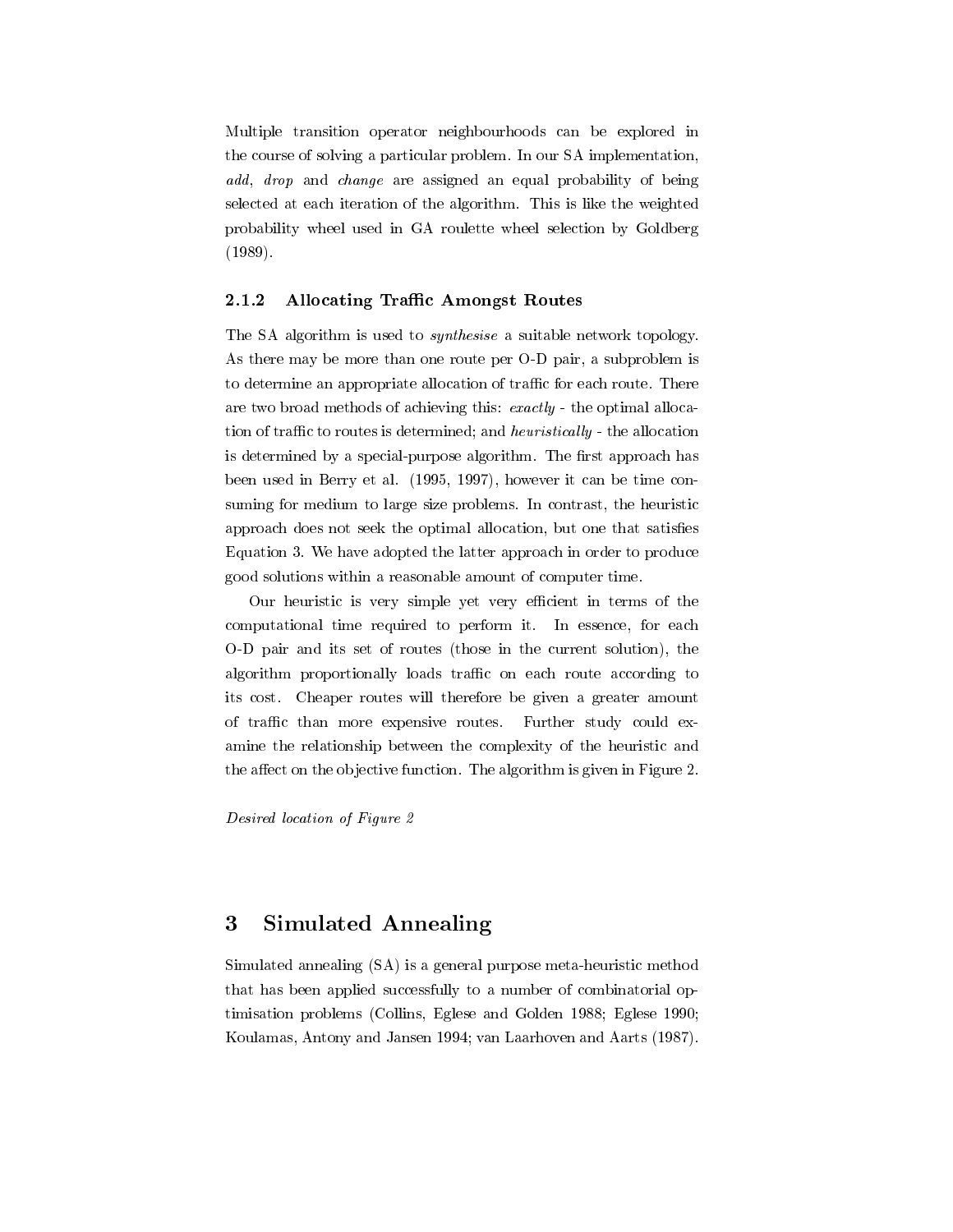Figure 1: The transition operators add, drop and change. The diagrams  ${\rm demonstrate}$  the effect of each operator on the original network.

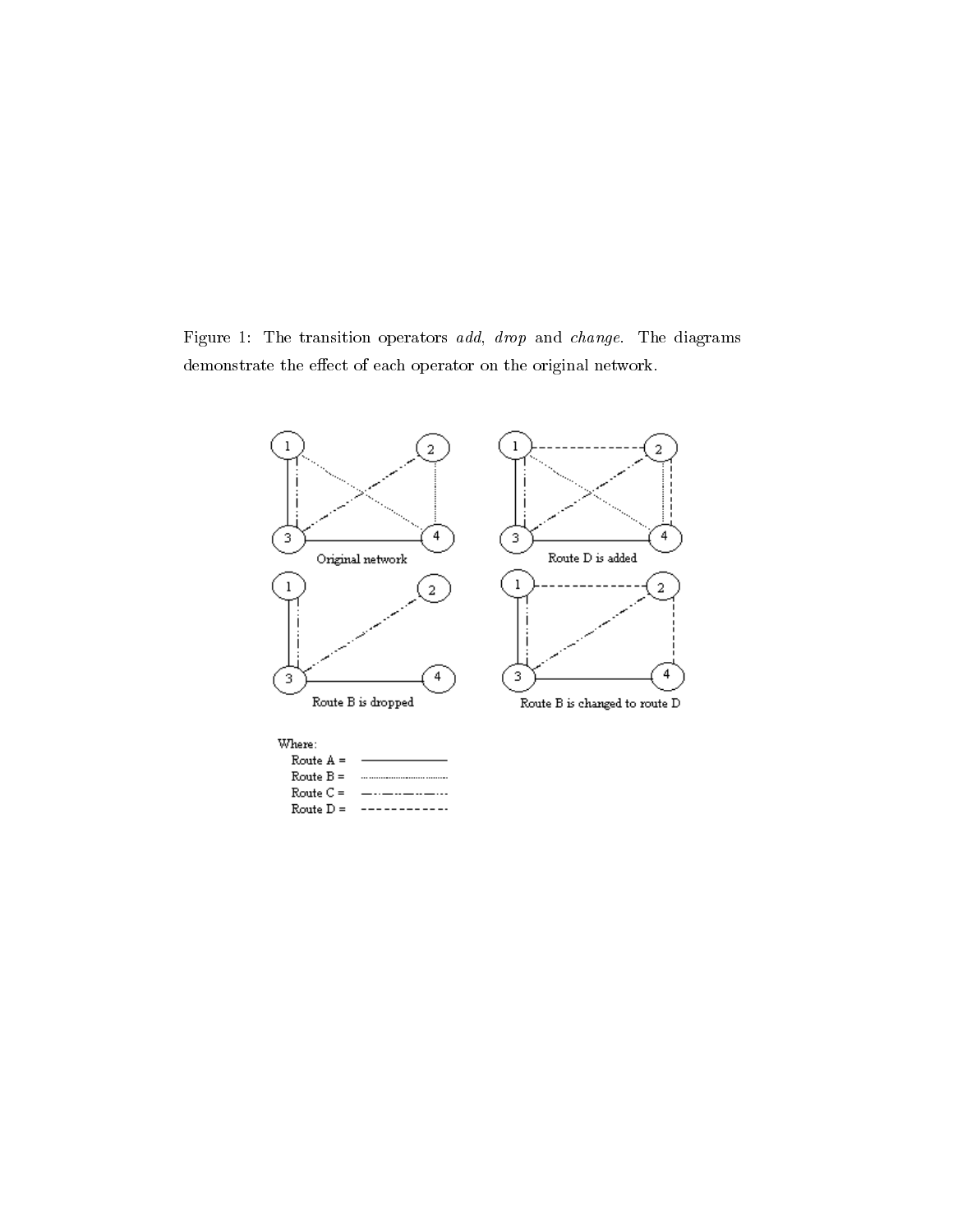Figure 2: A heuristic algorithm to allocate traffic to each route between every O-D pair.

```
F \circ F each F \circ F is F \circ F if Fsc = 0;
     For(n \in routes in current solution between (i, j))
          sc = sc + rc(n);End for;
     If(number of routes in the solution between (i; j)>1)
          sca = 0;For(n \in routes in current solution between (i, j))
               sca = sca + rc(n);E = E for E = 1For(n \in routes in current solution between (i, j))
                h(i; j; n) = d(i; j) -
 (sc  rc(n)) sca;
          End for;
     Elsen =number of the single route between (i, j);
          h(i, j, n) = d(i, j);End if;
E = E for E = 1End.
```
Where:

 $rc(n)$  is the cost of route *n*.<br> $h(i, j, n)$  is the allocation of traffic of route *n* between  $(i, j)$ .

 $d(i, j)$  is the demand between nodes i and j.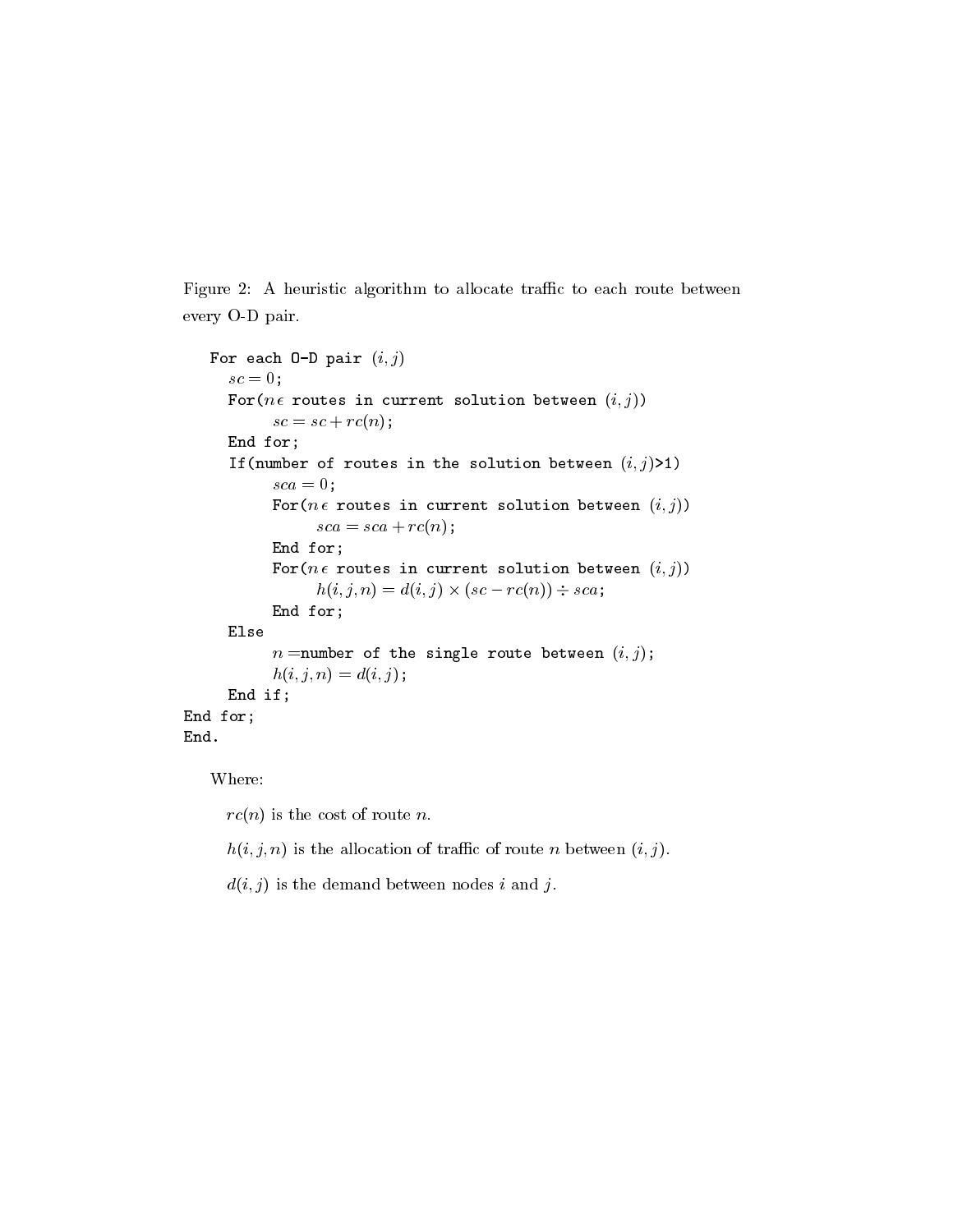The theory of SA is derived from the physics of annealing substances. Simulated annealing seeks to minimise an energy function, which in combinatorial optimisation is the ob jective function. At the beginning of the annealing run there is a high likelihood of accepting any transition made in the search space (whether it improves the solution or not) rather than later in the run. Each transition consists of choosing a variable at random and giving it another value (also at random). This process is done in accordance with an exponential acceptance function based on a parameter called temperature. The temperature is decremented until it is quite small and hence very few uphill moves (where a worse solution may replace the current solution) are accepted. As SA can make these uphill moves, settling into a local optima is potentially avoided. The way the temperature is controlled is referred to as the cooling schedule.

## 4 Implementation

#### 4.1 Route Subsets

The full set of routes for a practical size problem can be extremely large. Therefore our software allows the user to specify the percentage of routes that form the pre-computed route set. These routes are chosen according to their cost (i.e. the cost of including the route if it was fully loaded). For instance, if  $10\%$  is specified, only  $10\%$  of the best routes for each O-D pair would be included in the route set.

#### 4.2 SA Algorithm

The SA search engine implements Connolly's (Connolly 1990) Q8-7 cooling schedule as it has been shown to be quite successful (Abramson and Randall 1999; Connolly 1990). The cooling schedule is based on reheating the temperature a number of times throughout the search (shown in Figure 3). Both the number of times that this reheating occurs as well as the interval between reheats can be altered.

Desired location of Figure 3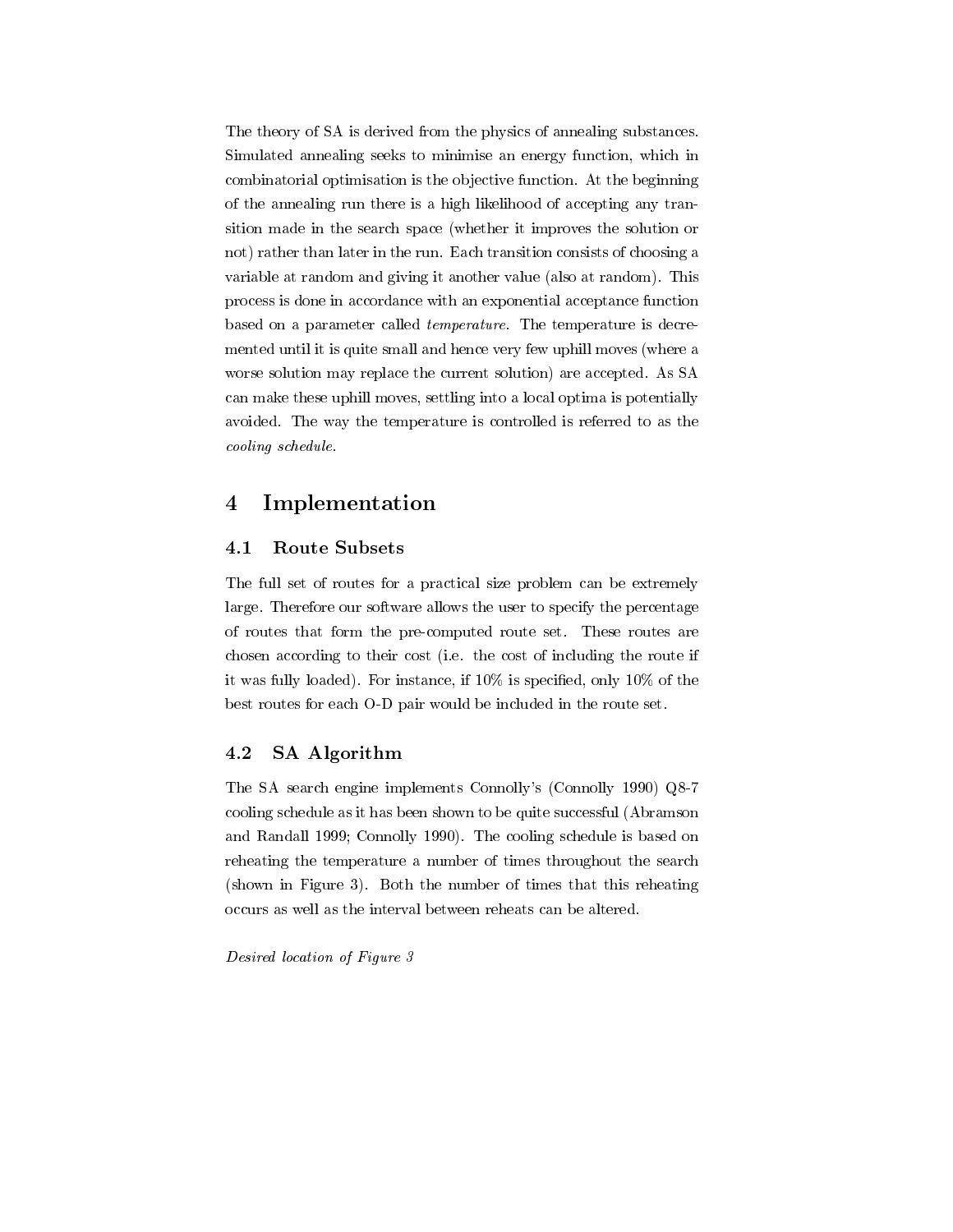#### 4.3 Generating Initial Feasible Solutions 4.3

As the problem is highly constrained, it can be difficult to form an initial feasible solution. However, the approach we have adopted consists of two phases. In the first phase, an initial solution is constructed so that at least one route per O-D pair (with non-zero demand requirements) is present.

The second phase attempts to modify the solution so that it becomes feasible. This is achieved by using SA in order to minimise the amount of constraint violation. When this becomes 0, a feasible solution has been found. The degree of violation is calculated according to the relational operator of each constraint. For instance, if the sign of the constraint is  $\leq$  and the left hand side is larger than the right hand side, the net difference is the amount of constraint violation. The constraint violation of the other signs are calculated in a similar manner.

#### 5 Computational Experience  $\overline{5}$

A set of problem instances have been generated with which to test the SA solver (see Table 1). We have generated these instances with demand matrices that are 90% dense. This means that  $90\%$  of the O-D pairs have non-zero traffic requirements. Subsequently this should make it difficult for SA to solve these problems. These problems (as well as a problem generator) are available at http:\\tide.it.bond.edu.au\mrandall\tele.exe.

#### Desired location of Table 1

The size of the pre-computed route set for each problem is also varied in order to determine whether this factor has an effect on solution quality and runtime efficiency. We use route subsets of  $10\%$ ,  $50\%$  and 100% of the total number of routes available for each problem instance. The hop limit has been set to 3.

The computer on which these tests are run is a Sun Ultra Sparc 1 Workstation. Each problem instance is run across 10 random seeds.

The results are given in Table 2. Each run for the 5, 10, 20 node problems is terminated after 600 seconds of CPU time has elapsed. The 30 node problems require a greater amount of time and as such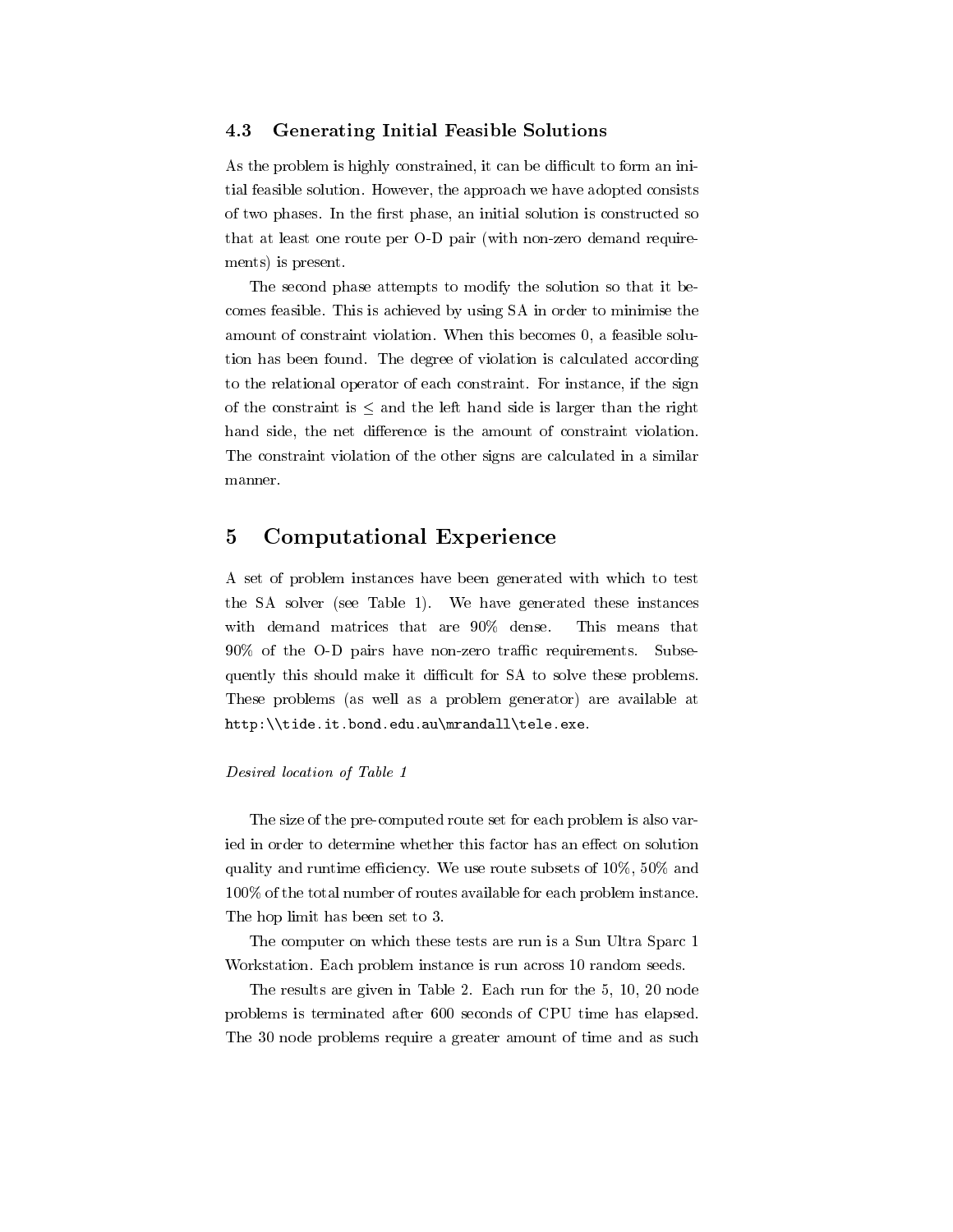each run is terminated after 1800 seconds of CPU time has elapsed. As the data are highly non-normally distributed, non-parametric descriptive statistics are used. The results table is divided into two sections, Cost and Runtime. For each section, the minimum (denoted Min), median (denoted Med), maximum (denoted Max) and inter-quartile range (denoted IQR) are used. The Runtime section records the amount of CPU time required to reach the best solution for that particular run.

Desired location of Table 2

#### 6 **Conclusions**

We have shown that simulated annealing is capable of solving a complex network synthesis problem with difficult constraints. This problem has applications in the domain of telecommunication network design.

The problem is modeled in a novel manner using an approach that uses a set of suitable pre-computed routes between each O-D pair. The problem then becomes one of selecting an appropriate subset of routes in order to synthesise the network topology. A specialised heuristic is used to allocate the traffic for each of the routes between every O-D pair. This heuristic is a greedy method that works by allocating greater amounts of traffic to cheaper routes. However, it is very efficient (in terms of runtime) compared with the LP method used in Berry et al. (1995, 1997).

The experimental results indicate that using larger size route sets generally produce superior results to smaller sizes. In the case of the small problems (5 and 10 nodes), the use of subsets of routes (10% and 50%) means that initial feasible solutions can not be formed. This is because suitable combinations of routes (from the subsets) that satisfied all the constraints could not be found. In contrast, for the 20 and 30 node problems, it is impractical to use large route sets, as the performance of the algorithm is substantially degraded. For the large problems, it was better to use route set densities of 10% or 50%. Therefore, for very large network design, this method is very appropriate as only a small subset need be used in order to produce an efficient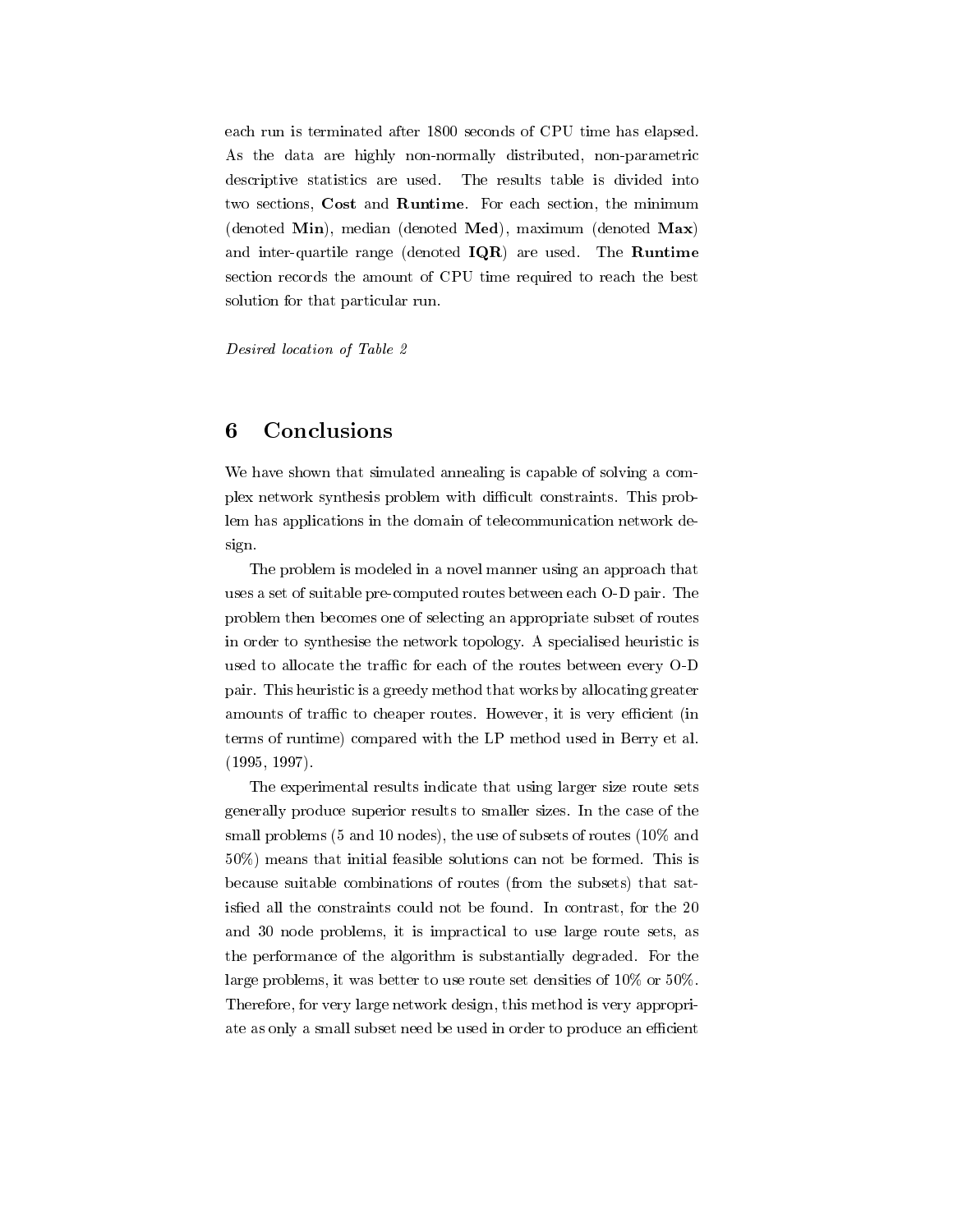Figure 3: SA re-heating schedule.



Table 1: Problem instances used in this study.

| Name         | Size(Nodes) |  |
|--------------|-------------|--|
| $tele5-1$    | 5           |  |
| $tele5-2$    | 5           |  |
| tele10-1     | 10          |  |
| $tele10-2$   | 10          |  |
| $tele20-1$   | 20          |  |
| tele $20\,2$ | 20          |  |
| $tele30-1$   | 30          |  |
| tele $30\,2$ | 30          |  |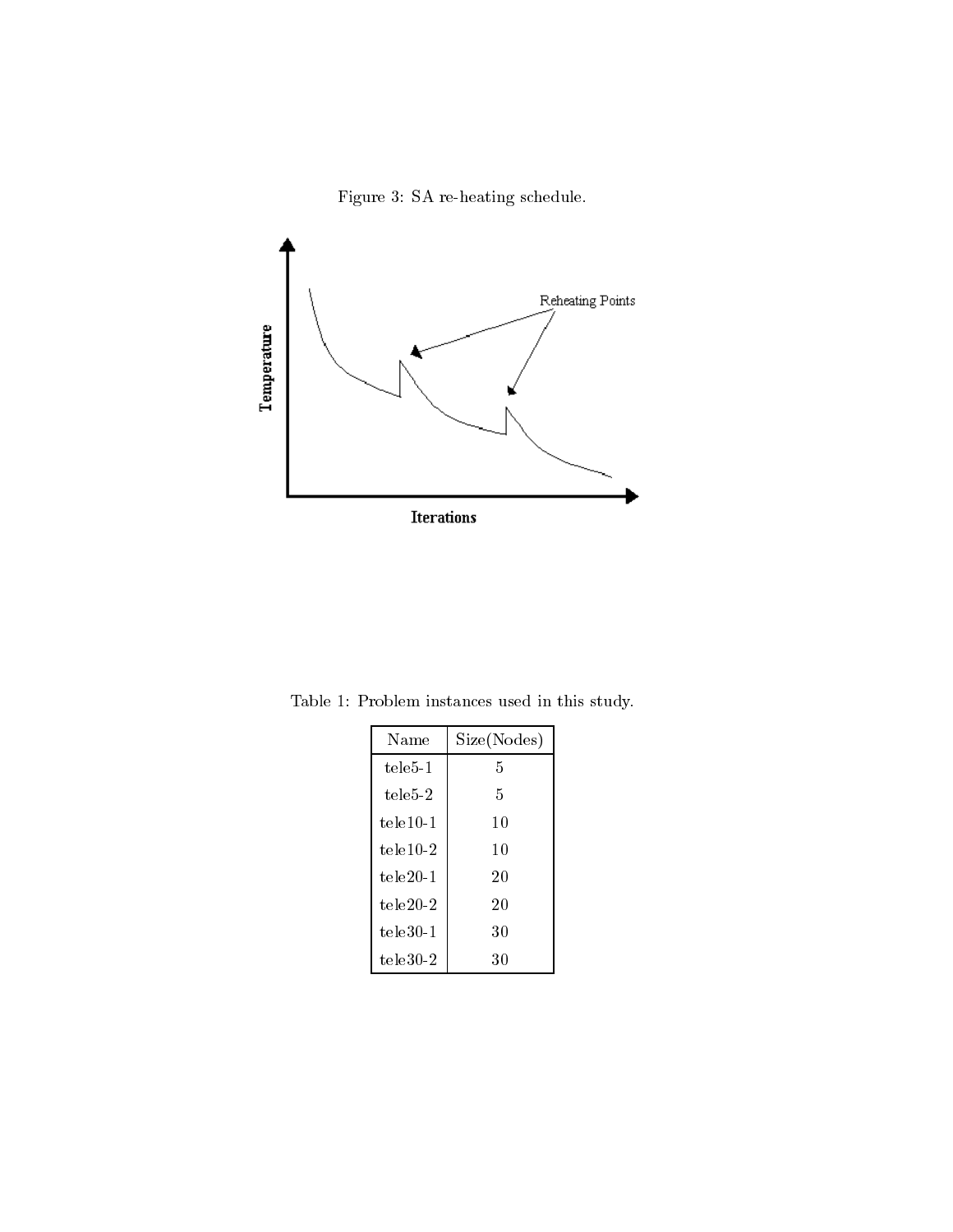| Problem                 | Route   | Cost           |            |                    |                  | Runtime    |             |          |            |
|-------------------------|---------|----------------|------------|--------------------|------------------|------------|-------------|----------|------------|
|                         | Size    | Min            | Med        | Max                | IQR              | Min        | Med         | Max      | IQR        |
| $tele5-1$               | $10\%$  | $\mathrm{CNS}$ |            |                    |                  |            |             |          |            |
|                         | $50\%$  | <b>CNS</b>     |            |                    |                  |            |             |          |            |
|                         | $100\%$ | $1082\,$       | 1101       | 1101               | $19\,$           | 0.13       | 4.06        | 4.47     | 1.3        |
| $tele5-2$               | $10\%$  | 902            | 902        | 902                | $\boldsymbol{0}$ | $0.06\,$   | $0.11\,$    | $0.25\,$ | $0.02\,$   |
|                         | $50\%$  | 902            | 902        | $\boldsymbol{902}$ | $\overline{0}$   | $0.18\,$   | $0.26\,$    | $0.39\,$ | $\rm 0.03$ |
|                         | $100\%$ | 656            | 656        | 656                | $\boldsymbol{0}$ | $0.08\,$   | $\,0.095\,$ | $0.13\,$ | $\rm 0.03$ |
| $tele10-1$              | 10\%    | <b>CNS</b>     |            |                    |                  |            |             |          |            |
|                         | $50\%$  | $399\,1$       | $4175.5\,$ | 4272               | 188.5            | $150.45\,$ | 292.54      | 528.14   | 182.63     |
|                         | 100%    | 2982           | 3040       | 3130               | 79.85            | 78.23      | 381.69      | 573.98   | 344.26     |
| ${\tt tele10\text{-}2}$ | 10\%    | <b>CNS</b>     |            |                    |                  |            |             |          |            |
|                         | $50\%$  | 1898           | 2038       | 2285               | $58.5\,$         | 89.71      | 279.83      | 597.85   | 243.21     |
|                         | 100%    | $1712\,$       | $1817\,$   | $2026\,$           | 57.25            | 82.16      | 236.94      | 397.55   | 110.3      |
| $tele20-1$              | $10\%$  | 13647          | 13647      | 13647              | $\overline{0}$   | 0.1        | $0.16\,$    | $0.43\,$ | $0.04\,$   |
|                         | $50\%$  | 7254           | 7633.5     | 7777               | 432.25           | $236.11\,$ | 582         | 599.9    | $50.5\,$   |
|                         | 100%    | 7921           | 8395.5     | 9286               | 787.75           | 347.25     | 565.8       | 598.67   | 71.78      |
| $tele20-2$              | 10%     | 16535          | 16535      | 16535              | $\mathbf{0}$     | 0.13       | $0.24\,$    | 0.67     | $0.06\,$   |
|                         | 50%     | 7913           | 8099.5     | 8810               | 211.5            | 407.24     | 555.97      | 598.69   | 53.18      |
|                         | 100%    | 8094           | 8970       | 9785               | 773              | 529.57     | 557.98      | 589.22   | 45.8       |
| $tele30-1$              | 10\%    | 8729           | 8745.5     | 8762               | $12.5\,$         | 1133.1     | 1300.6      | 1742.38  | 332.02     |
|                         | $50\%$  | 7069           | 7342       | 7617               | 219.5            | 1475.36    | 1499.75     | 1517.23  | 12.65      |
|                         | 100%    | 7968           | 8309       | 8648               | 160.5            | 1547.32    | 1586.32     | 1591.23  | 17.06      |
| $tele30-2$              | 10\%    | 10196          | 10196      | 10196              | $\mathbf{0}$     | 1257.21    | 1258.32     | 1477.51  | 110.15     |
|                         | $50\%$  | 9188           | 9330       | 9665               | 127.5            | 1498.32    | 1524.32     | 1554.39  | 28.04      |
|                         | 100%    | 9633           | 9807       | 10232              | $201\,$          | 1569.25    | 1578.36     | 1578.42  | 4.6        |

Table 2: Results of running the SA code on the test problems. CNS (Could Not Solve) indicates that a feasible solution could not be obtained.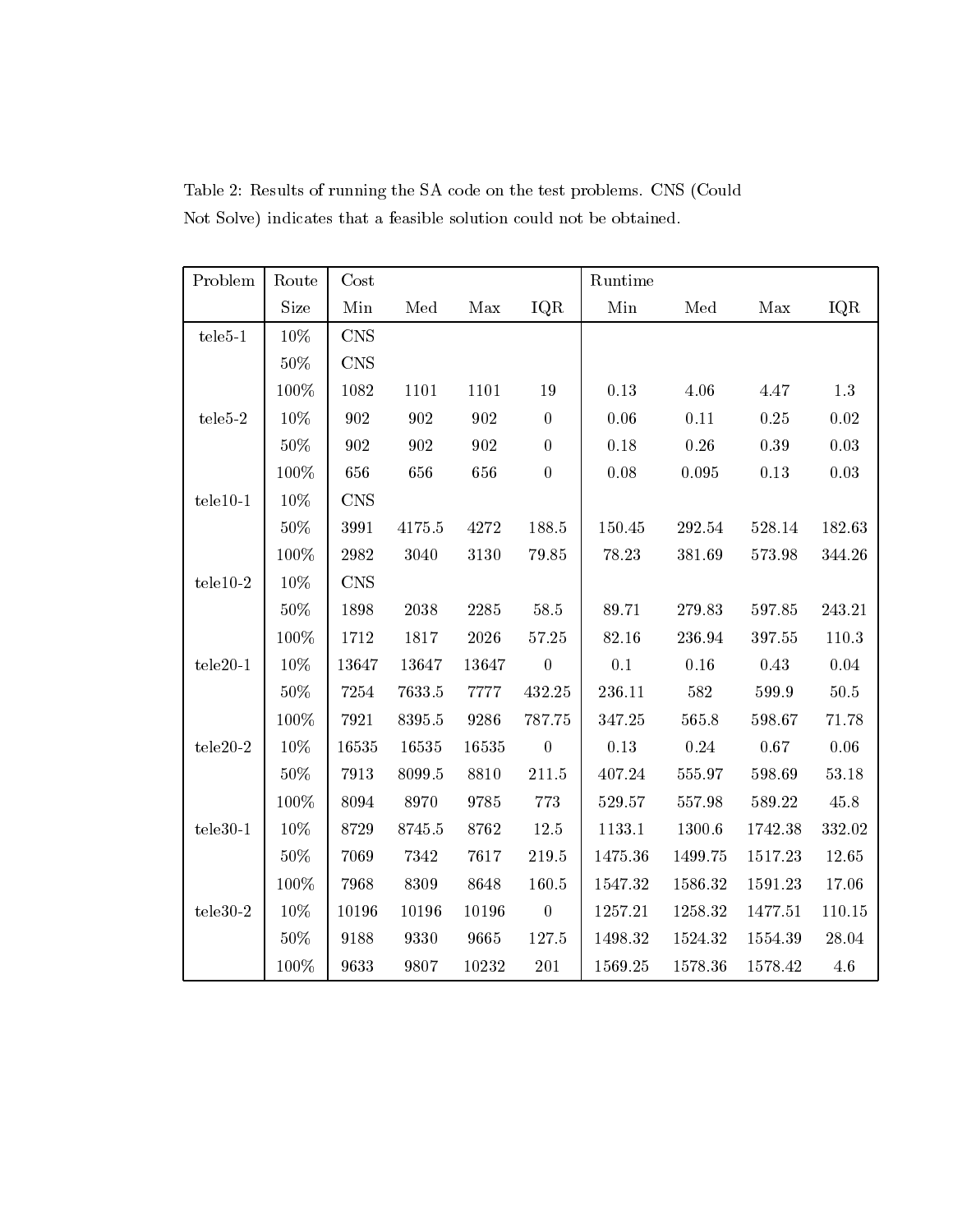network with a short amount of computational time.

The next stage of our research will focus on developing a representation method in which routes are dynamically built rather than being statically selected. In addition, we wish to develop a tabu search implementation to solve this problem. We are also investigating alternative methods for allocating traffic to routes as this may provide improvements to overall solution quality.

Acknowledgments The Authors acknowledge the financial support of the Australian Research Council under Grant #A69601975 and the assistance of Benn Sugden who wrote the software that generates the problem instances.

### References

D. Abramson and M. Randall, "A Simulated Annealing Code for General Integer Linear Programs," to appear in Annals of Operations Research, 1999.

A. Balakrishnan, T. Magnanti, A. Shulman and R. Wong, "Models for Planning Capacity Expansion in Local Access Telecommunication Networks," Annals of Operations Research, vol. 33, pp. 239-284, 1991.

L. Berry, B. Murtagh, S. Sugden, and G. McMahon, "Application of a Genetic-based Algorithm for Optimal Design of Tree-structured Communications Networks," Proceedings of the Regional Teletraffic Engineering Conference of the International Teletraffic Congress, South Africa, 1995, pp. 361-370.

L. Berry, B. Murtagh, S. Sugden, and G. McMahon, "An Integrated GA-LP Approach to Communication Network Design," Proceedings of the  $2^{nd}$  IFIP Workshop on Traffic Management and Synthesis of ATM Networks, Canada, 1997.

N. Collins, R. Eglese and B. Golden, "Simulated Annealing: An Annotated Bibliography," American Journal of Mathematical and Management Sciences, vol. 8, pp. 209-307, 1988.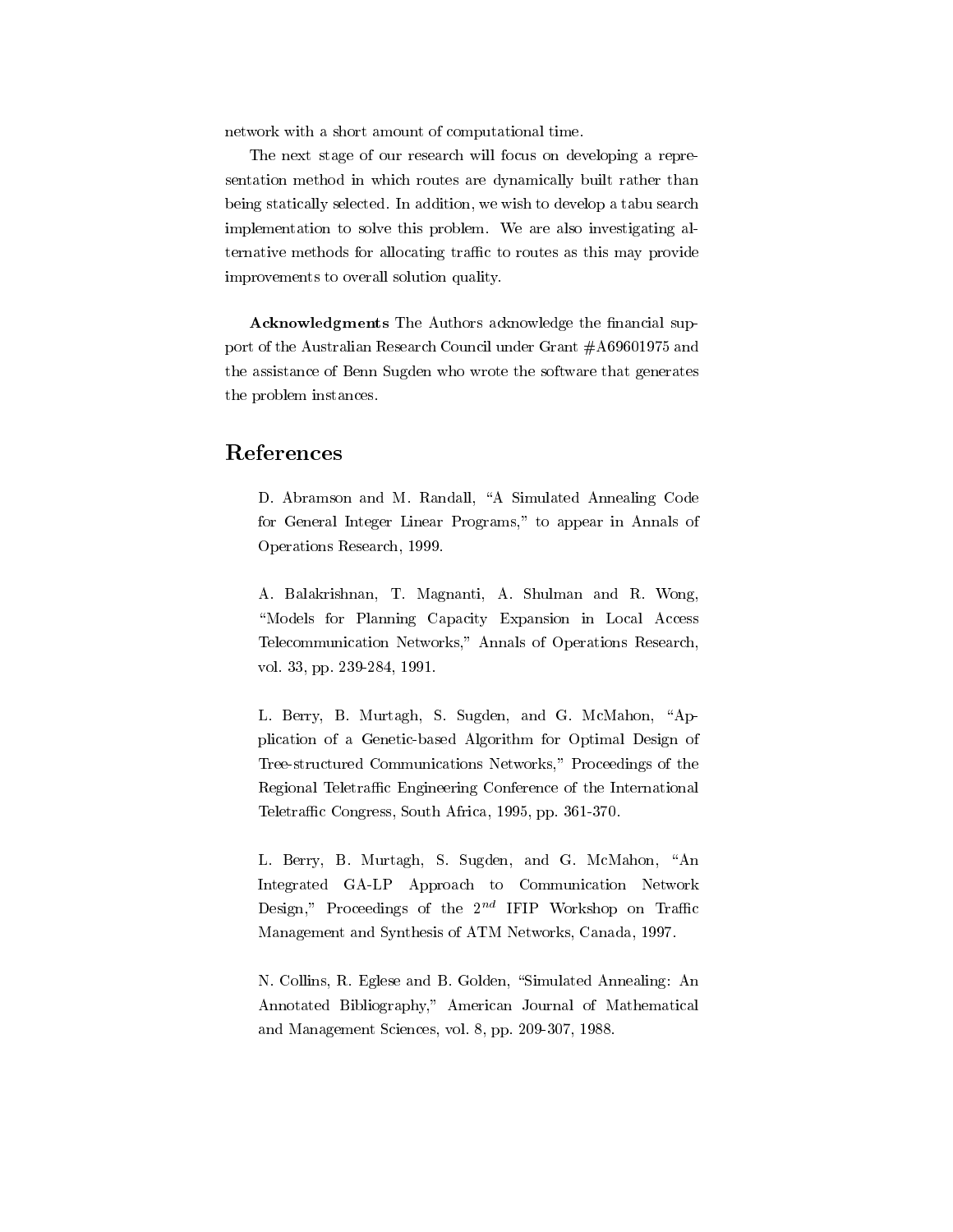D. Connolly, "An Improved Annealing for the QAP," European Journal of Operational Research, vol. 46, pp. 93-100, 1990.

R. Eglese, "Simulated Annealing : A Tool for Operational Research," European Journal of Operational Research, vol. 46, pp. 271-281, 1990.

B. Gavish, "Augmented Lagrangian based Algorithms for Centralised Network Design", IEEE Transactions on Communications, vol. 33, pp. 1247-1257, 1985.

D. Goldberg, Genetic Algorithms in Search, Optimization and Machine Learning, Addison Wesley: Reading, MA, 1989.

Kershenbaum, A. and Peng, S. "Neighbor finding Algorithms for CMST Customer Calculations," IEEE INFOCOM, Miami, Florida, 1986.

S. Kirkpatrick, D. Gelatt and M. Vecchi, "Optimization by Simulated Annealing", Science, vol. 220, pp. 671-680, 1983.

C. Koulamas, S. Antony and R. Jansen, "A Survey of Simulated Annealing to Operations Research Problems," Omega International Journal of Management Science, vol. 22, pp. 41-56, 1994.

M. Minoux, "Network Synthesis and Optimum Network Design Problem: Models, Solution Methods and Applications", Networks, vol. 19, pp. 313-360, 1989.

I. Osman and J. Kelly, Metaheuristics: Theory and Applications, Kluwer Academic Publishers: Norwell, MA, 1996.

C. Petersen, "Computational Experience of the Balas Algorithm Applied to a Selection of R&D Projects," Management Science, vol. 13, pp. 736-750, 1967.